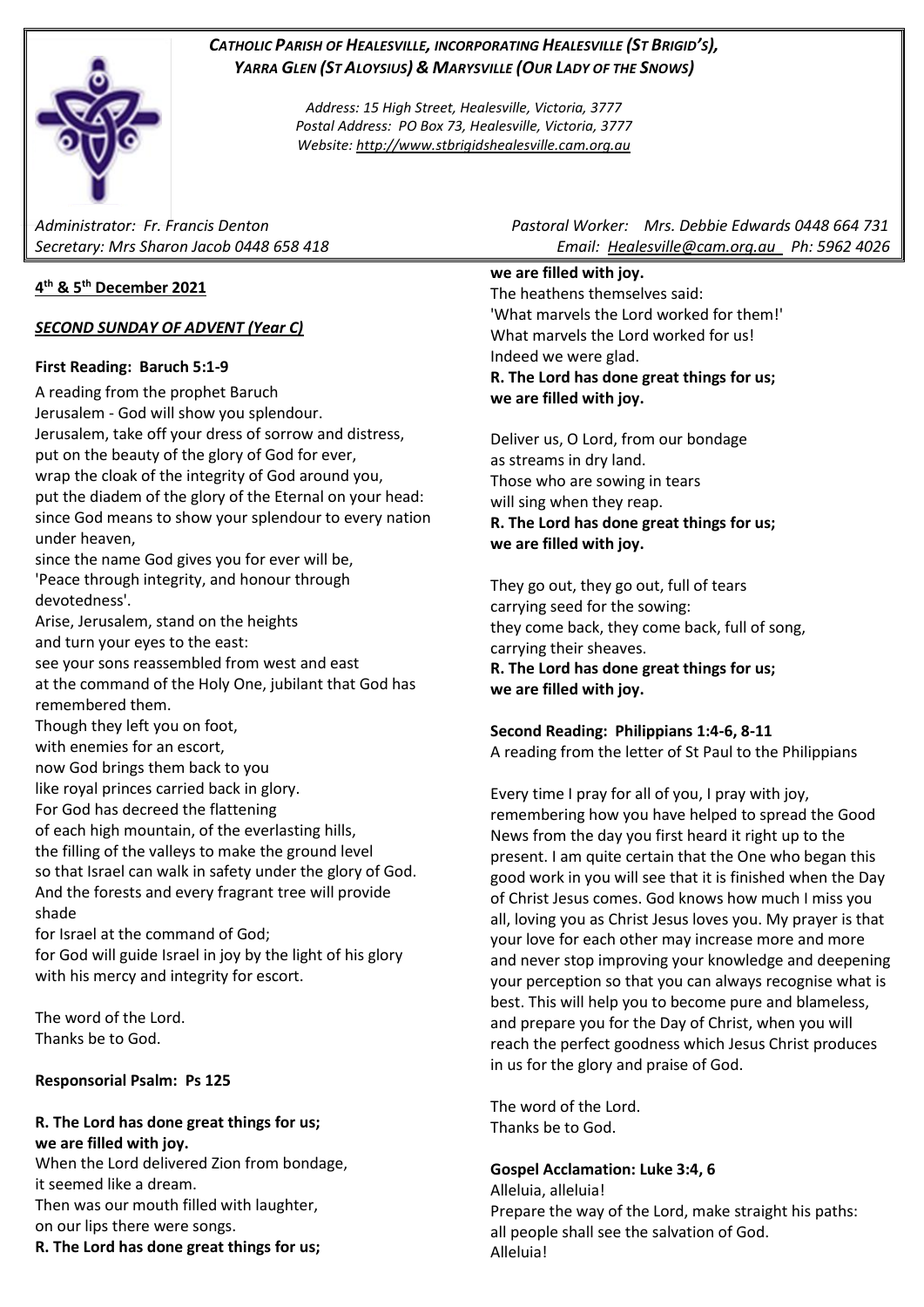**Gospel:** Luke 3:1- 6

A reading from the Gospel according to Luke All people shall see the salvation of God. In the fifteenth year of Tiberius Caesar's reign, when Pontius Pilate was governor of Judaea, Herod tetrarch of Galilee, his brother Philip tetrarch of the lands of Ituraea and Trachonitis, Lysanias tetrarch of Abilene, during the pontificate of Annas and Caiaphas, the word of God came to John son of Zechariah, in the wilderness. He went through the whole Jordan district proclaiming a baptism of repentance for the forgiveness of sins, as it is written in the book of the sayings of the prophet Isaiah: A voice cries in the wilderness: Prepare a way for the Lord, make his paths straight. Every valley will be filled in, every mountain and hill be laid low, winding ways will be straightened and rough roads made smooth. And all mankind shall see the salvation of God.

The Gospel of the Lord. Praise to you, Lord Jesus Christ.

**An Act of Spiritual Communion My Jesus, I believe that You are present in the Most Holy Sacrament. I love You above all things, and I desire to receive You into my soul. Since I cannot at this moment receive You sacramentally, come at least spiritually into my heart. I embrace You as if You were already there and unite myself wholly to You. Never permit me to be separated from You. Amen.**

#### **Booking is still required for our weekend Masses.**

Please note each mass is limited to 43 people with **VACCINATION STATUS UNKNOWN**.

Sunday 5<sup>th</sup> December. <https://www.trybooking.com/BVPBM>

Wednesday 8<sup>th</sup> December Immaculate Conception <https://www.trybooking.com/BWCVV>

Sunday 12<sup>th</sup> December <https://www.trybooking.com/BVPBO> The guidelines from the Archdiocese may be found at [https://melbournecatholic.org/covid-19-guidelines](https://melbournecatholic.org/covid-19-guidelines?fbclid=IwAR1ryINANYNplkq8jXs_Q175fnIfOaiQY-g_IIeSrTVc6diDyY0Ozs3vwKc)

The weekly mass can be found on St Patrick's website under latest parish news <https://stpatrickslilydale.org.au/>

#### **The Dogma of the Immaculate Conception.**



*In the coming week we will celebrate the solemnity of the Immaculate Conception (8th December). The following text is an extract from Ineffabilis* 

*Deus – the Apostolic Constitution of Pope BI. Pius IX that proclaimed the Dogma of the Immaculate Conception in 1854.*

From the very beginning, and before time began, the eternal Father chose and prepared for his only-begotten Son a Mother in whom the Son of God would become incarnate and from whom, in the blessed fullness of time, he would be born into this world.

Supreme Reason for the Privilege: The Divine Maternity

And indeed, it was wholly fitting that so wonderful a mother should be ever resplendent with the glory of most sublime holiness and so completely free from all taint of original sin that she would triumph utterly over the ancient serpent. To her did the Father will to give his only-begotten Son — the Son whom, equal to the Father and begotten by him, the Father loves from his heart and to give this Son in such a way that he would be the one and the same common Son of God the Father and of the Blessed Virgin Mary. It was she whom the Son himself chose to make his Mother and it was from her that the Holy Spirit willed and brought it about that he should be conceived and born from whom he himself proceeds.

Testimonies of Tradition

And indeed, illustrious documents of venerable antiquity, of both the Eastern and the Western Church, very forcibly testify that this doctrine of the Immaculate Conception of the most Blessed Virgin, which was daily more and more splendidly explained, stated and confirmed by the highest authority, teaching, zeal, knowledge, and wisdom of the Church, and which was disseminated among all peoples and nations of the Catholic world in a marvellous manner — this doctrine always existed in the Church as a doctrine that has been received from our ancestors, and that has been stamped with the character of revealed doctrine. For the Church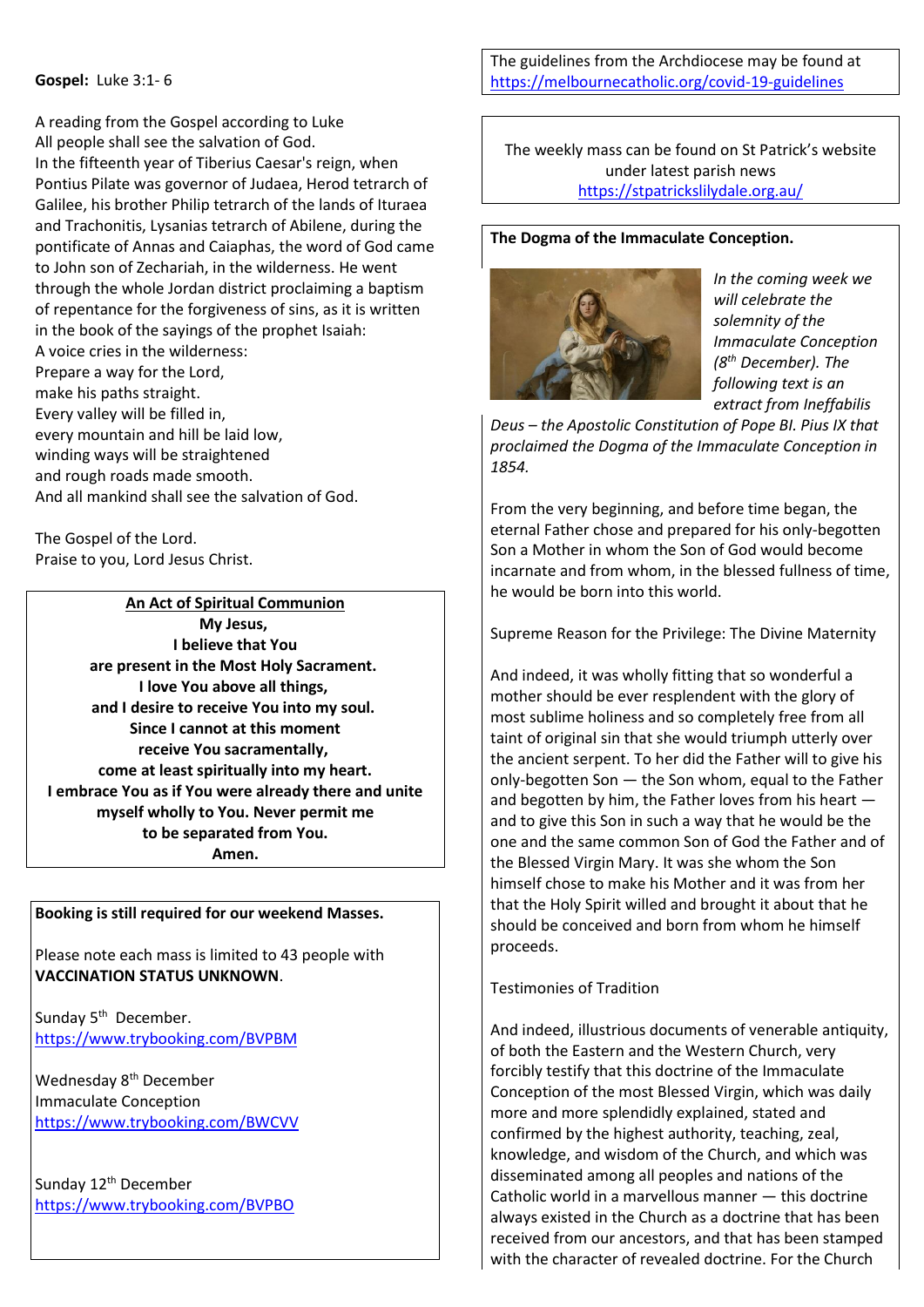of Christ, watchful guardian that she is, and defender of the dogmas deposited with her, never changes anything, never diminishes anything, never adds anything to them; but with all diligence she treats the ancient documents faithfully and wisely; if they really are of ancient origin and if the faith of the Fathers has transmitted them, she strives to investigate and explain them in such a way that the ancient dogmas of heavenly doctrine will be made evident and clear, but will retain their full, integral, and proper nature, and will grow only within their own genus — that is, within the same dogma, in the same sense and the same meaning.

#### The Definition

Wherefore, in humility and fasting, we unceasingly offered our private prayers as well as the public prayers of the Church to God the Father through his Son, that he would deign to direct and strengthen our mind by the power of the Holy Spirit. In like manner did we implore the help of the entire heavenly host as we ardently invoked the Paraclete. Accordingly, by the inspiration of the Holy Spirit, for the honour of the Holy and undivided Trinity, for the glory and adornment of the Virgin Mother of God, for the exaltation of the Catholic Faith, and for the furtherance of the Catholic religion, by the authority of Jesus Christ our Lord, of the Blessed Apostles Peter and Paul, and by our own: "We declare, pronounce, and define that the doctrine which holds that the most Blessed Virgin Mary, in the first instance of her conception, by a singular grace and privilege granted by Almighty God, in view of the merits of Jesus Christ, the Saviour of the human race, was preserved free from all stain of original sin, is a doctrine revealed by God and therefore to be believed firmly and constantly by all the faithful."

Let all the children of the Catholic Church, who are so very dear to us, hear these words of ours. With a still more ardent zeal for piety, religion and love, let them continue to venerate, invoke and pray to the most Blessed Virgin Mary, Mother of God, conceived without original sin. Let them fly with utter confidence to this most sweet Mother of mercy and grace in all dangers, difficulties, needs, doubts and fears. Under her guidance, under her patronage, under her kindness and protection, nothing is to be feared; nothing is hopeless. Because, while bearing toward us a truly motherly affection and having in her care the work of our salvation, she is solicitous about the whole human race. And since she has been appointed by God to be the Queen of heaven and earth, and is exalted above all the choirs of angels and saints, and even stands at the right hand of her onlybegotten Son, Jesus Christ our Lord, she presents our petitions in a most efficacious manner. What she asks, she obtains. Her pleas can never be unheard.

Mary, conceived without sin, intercede for those who have recourse to thee!

Yours in Christ Fr Francis Denton

### **FROM DEBBIE'S DESK**

This week, 2 candles on our Advent wreath will be lit, the light they share with us building steadily as more candles are lit week to week, leading us slowly but surely to the fullness of Christmas wonder. Traditionally, the first candle represents 'hope', the second 'faith', the third, a pink candle in amongst the purple, 'joy', and then finally the fourth candle is lit, representing 'peace'. The Christmas candle that sits in the centre of the wreath, lit on Christmas Day, is white. Without fanfare, quietly through symbolism, they lead us step by step to the miracle of 'Emmanuel', 'God is with us'. They serve as a gentle reminder that no matter how bamboozling life seems to get around us, we are never alone, the light of Christ overcomes darkness of all descriptions, dispelling fear and lighting our way forward. We are ordinary people, yet we are gifted with a sense of the extraordinary in God's love. We can reflect that our heritage stretches back throughout the entire history of the unfolding faith of God's people. We are born into the story, we receive our inheritance in our Baptism, baptised with the Holy Spirit and fire, as Jesus promised. We are encouraged to pass on the faith we have inherited to our children, and they in turn to theirs. Like John the Baptist, we are to be witnesses in faith to those we encounter. We are not passive participants on our faith journeys, we are called to actively witness to God's love and commitment to us. No soap box on the corner of Flinders Street required, our call to witness is quite simple: we are called to live as Jesus asked us to live. We are called to do as he did, learning from Jesus' own example of how to treat others. We are called to proclaim God's love through our daily lives. We are called to 'be' God's love to others.

Last week I threw out a challenge for Advent, the project of opening myself to God with generosity and trust, allowing him to use me to draw others to himself. There are no strings attached to such an offer, once we invite God to use us, we can expect miracles! We have no idea where to start in such a mind-bending project, our willingness to offer all to him is enough. We offer God our talents and our potential, and he works with us and through us in ways we may never identify or realise. If we can simply give him the gift of who we are, the gift of freedom to 'be' his love to others, he does the rest. Have you ever met someone who instantly raises your heart to the sky, simply by being with them? Grandparents and grandchildren often have this connection with each other. Thinking back over the years, I know that our parish has been privileged to be touched by a myriad of wonderful people who have gently drawn us to find God in their very presence. I know that I have been inspired and encouraged by many wonderful individuals whose paths have crossed mine, even if it were only for a short time, friends who have been the instrument of inspiring me to soar, encouraging me to follow their lead.